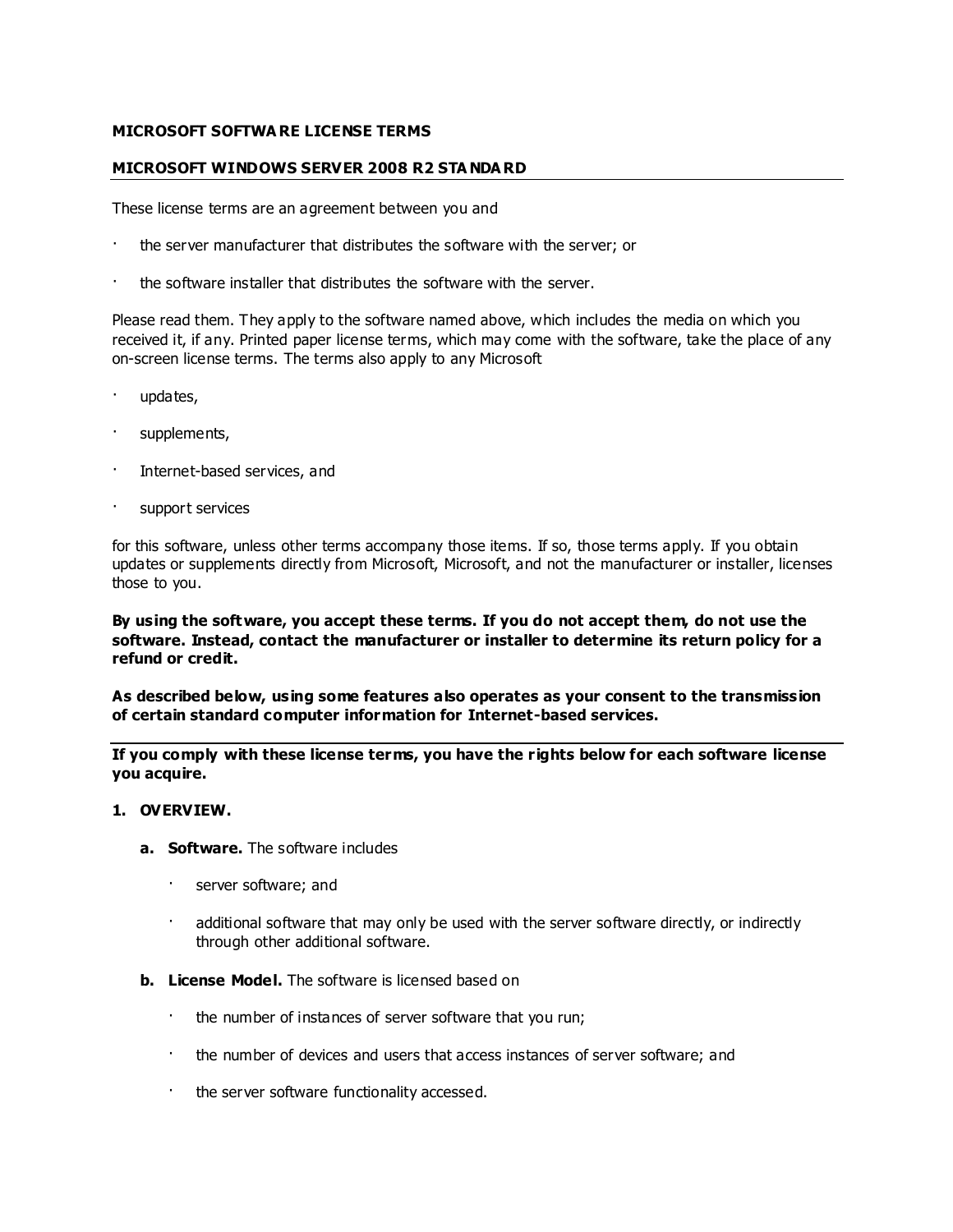#### **c. Licensing Terminology.**

- **Instance.** You create an "instance" of software by executing the software's setup or install procedure. You also create an instance of software by duplicating an existing instance. References to software in this agreement include "instances" of the software.
- **Run an Instance.** You "run an instance" of software by loading it into memory and executing one or more of its instructions. Once running, an instance is considered to be running (whether or not its instructions continue to execute) until it is removed from memory.
	- **Operating System Environment.** An "operating system environment" is
		- (i) all or part of an operating system instance, or all or part of a virtual (or otherwise emulated) operating system instance which enables separate machine identity (primary computer name or similar unique identifier) or separate administrative rights, and
		- (ii) instances of applications, if any, configured to run on the operating system instance or parts identified above.

There are two types of operating system environments, physical and virtual. A physical operating system environment is configured to run directly on a physical hardware system. The operating system instance used to run hardware virtualization software (e.g. Microsoft Virtual Server or similar technologies) or to provide hardware virtualization services (e.g. Microsoft virtualization technology or similar technologies) is considered part of the physical operating system environment. A virtual operating system environment is configured to run on a virtual (or otherwise emulated) hardware system.

A physical hardware system can have either or both of the followi ng:

- (i) one physical operating system environment, and
- (ii) one or more virtual operating system environments.
- · **Server.** A server is a physical hardware system or device capable of running server software. A hardware partition or blade is considered to be a separate physical hardware system.
- · **Assigning a License.** To assign a license means simply to designate that license to one device or user.

## **2. USE RIGHTS.**

- **a. Assignment of the License to the Server.** The software license is permanently assigned to the server with which you acquired the software. If you run the software on a hardware partition, that partition is the server to which the license must be assigned. That server is the licensed server for that particular license. You may assign other software licenses to the same server, but you may not assign the same license to more than one server.
- **b. Running Instances of the Server Software.** You may run, at any one time, one instance of the server software in one physical operating system environment and one instance in one virtual operating system environment on the licensed server.

If you run both permitted instances at the same time, the instance of the server software running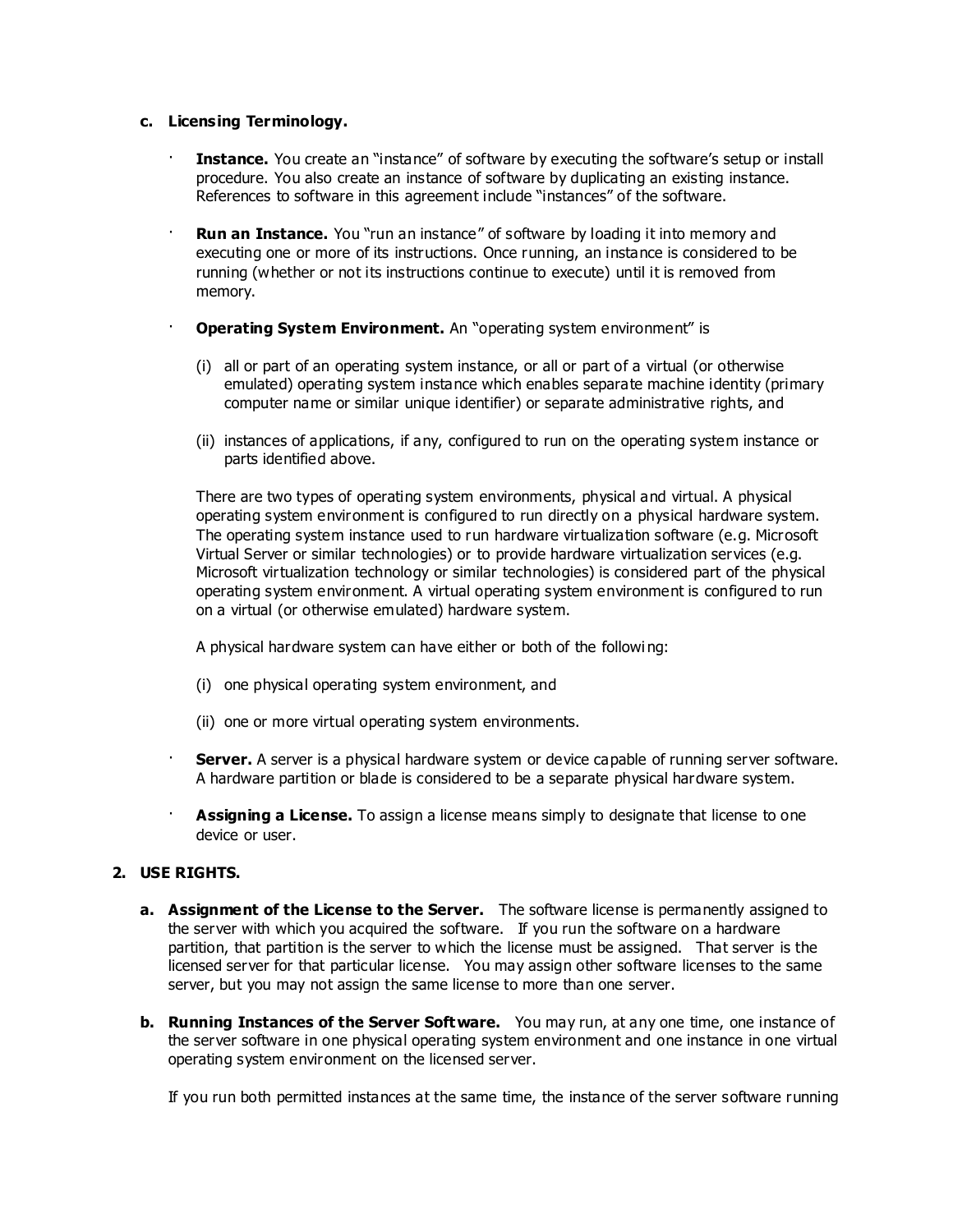in the physical operating system environment may be used only to:

- · run hardware virtualization software
- · provide hardware virtualization services
- · run software to manage and service operating system environments on the licensed server.
- **c. Running Instances of the Additional Software.** You may run or otherwise use any number of instances of additional software listed below in physical or virtual operating system environments on any number of devices. You may use additional software only with the server software directly, or indirectly through other additional software.
	- · AD Migration Tool
	- · FRS Monitoring Tools
	- · Remote Desktop Connection Client
	- **RSAT Client**
	- · Server Migration Tool
- **d. Creating and Storing Instances on Your Servers or Storage Media.** You have the additional rights below for each software license you acquire.
	- · You may create any number of instances of the server software and additional software.
	- · You may store instances of the server software and additional software on any of your servers or storage media.
	- · You may create and store instances of the server software and additional software solely to exercise your right to run instances of the server software under any of your software licenses as described above (e.g., you may not distribute instances to third parties).
- **e. Included Microsoft Programs.** The software contains other Microsoft programs. These license terms apply to your use of those programs.

## **3. ADDITIONA L LICENSING REQUIREMENTS A ND/OR USE RIGHTS.**

#### **a. Windows Server 2008 Client Access Licenses (CALs).**

- **i.** You must acquire and assign the appropriate CAL to each device or user that accesses your instances of the server software directly or indirectly. A hardware partition or blade is considered to be a separate device.
	- · You do not need CALs for any user or device that accesses your instances of the server software only through the Internet without being authenticated or otherwise individually identified by the server software or through any other means.
	- · You do not need CALs for any of your servers licensed to run instances of the server software.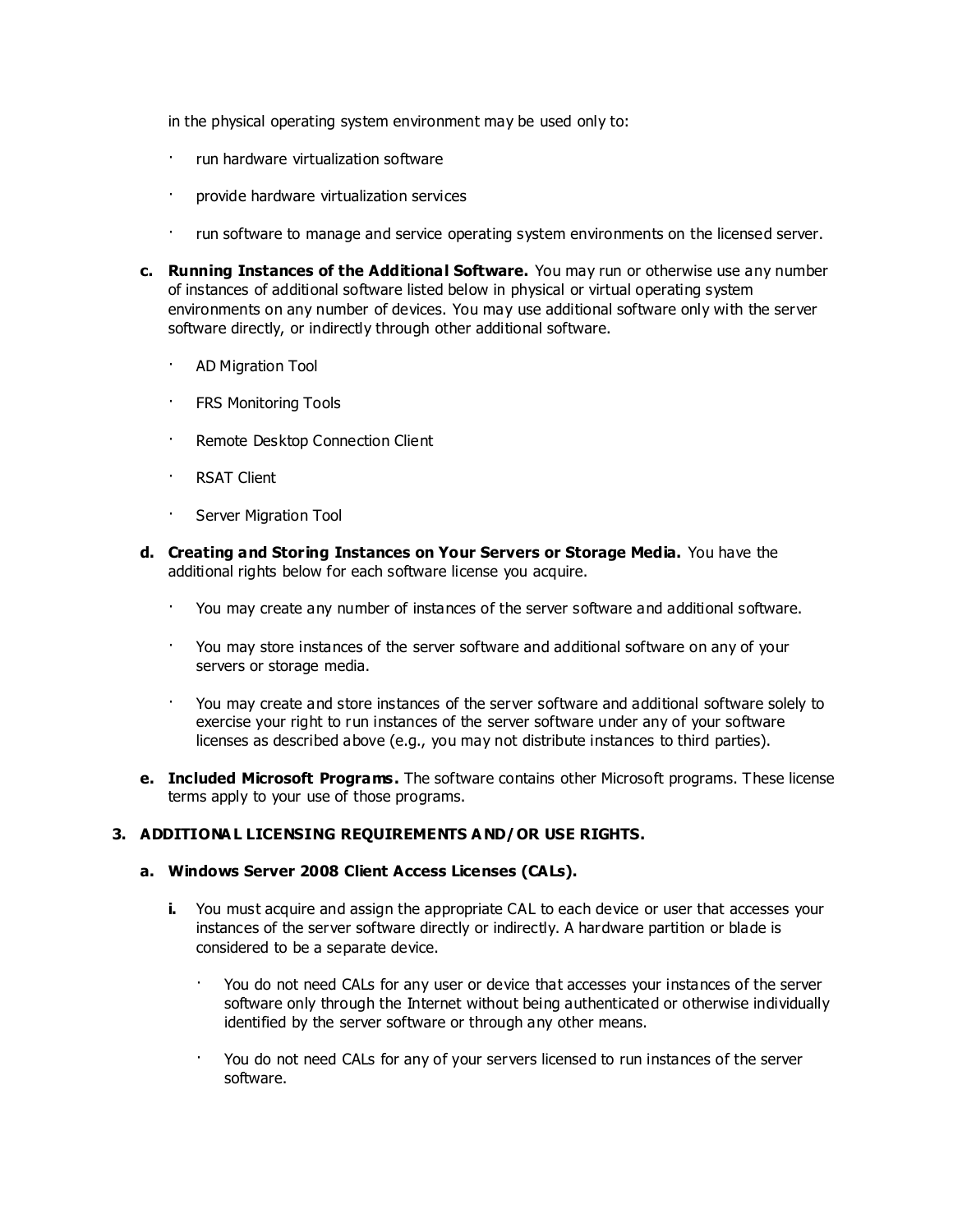- · You do not need CALs for up to two devices or users to access your instances of the server software only to administer those instances.
- · You do not need CALs for any instance running in a physical operating system environment used solely to
	- · run hardware virtualization software
	- provide hardware virtualization services
	- · run software to manage and service operating system environments on the licensed server.
- · Your CALs permit access to your instances of earlier versions, but not later versions, of the server software. If you are accessing instances of an earlier version, you may also use CALs corresponding to that version.
- · You may use the Windows Small Business Server (SBS) 2008 CAL Suite or Windows SBS 2008 CAL Suite for Premium Users or Devices instead of Windows Server 2008 CALs to access instances of the server software within an SBS 2008 domain.
- · You may use the Windows Essential Business Server (EBS) 2008 CAL Suite or Windows EBS 2008 CAL Suite for Premium Users or Devices instead of Windows Server 2008 CALs to access instances of the server software within an EBS 2008 domain.
- **ii.** Some server software functionality requires additional CALs, as listed below.
- · Windows Server 2008 Remote Desktop: Windows Server 2008 Remote Desktop Services CAL or Terminal Services CAL
- · Windows Server 2008 Rights Management Services: Windows Server 2008 Rights Management Services CAL
- **iii. Types of CALs.** There are two types of CALs: one for devices and one for users. Each device CAL permits one device, used by any user, to access instances of the server software on your licensed servers. Each user CAL permits one user, using any device, to access instances of the server software on your licensed servers. You may use a combination of device and user CALs.

## **iv. Reassignment of CALs.** You may

- permanently reassign your device CAL from one device to another, or your user CAL from one user to another; or
- · temporarily reassign your device CAL to a loaner device while the first device is out of service, or your user CAL to a temporary worker while the user is absent.
- **v. Windows Server 2008 Remote Desktop Services.** You must acquire a Windows Server 2008 Remote Desktop Services CAL or Windows Server 2008 Terminal Services CAL for each user or device that directly or indirectly accesses the server software to host a graphical user interface (using the Windows Server 2008 Remote Desktop Services functionality or other technology).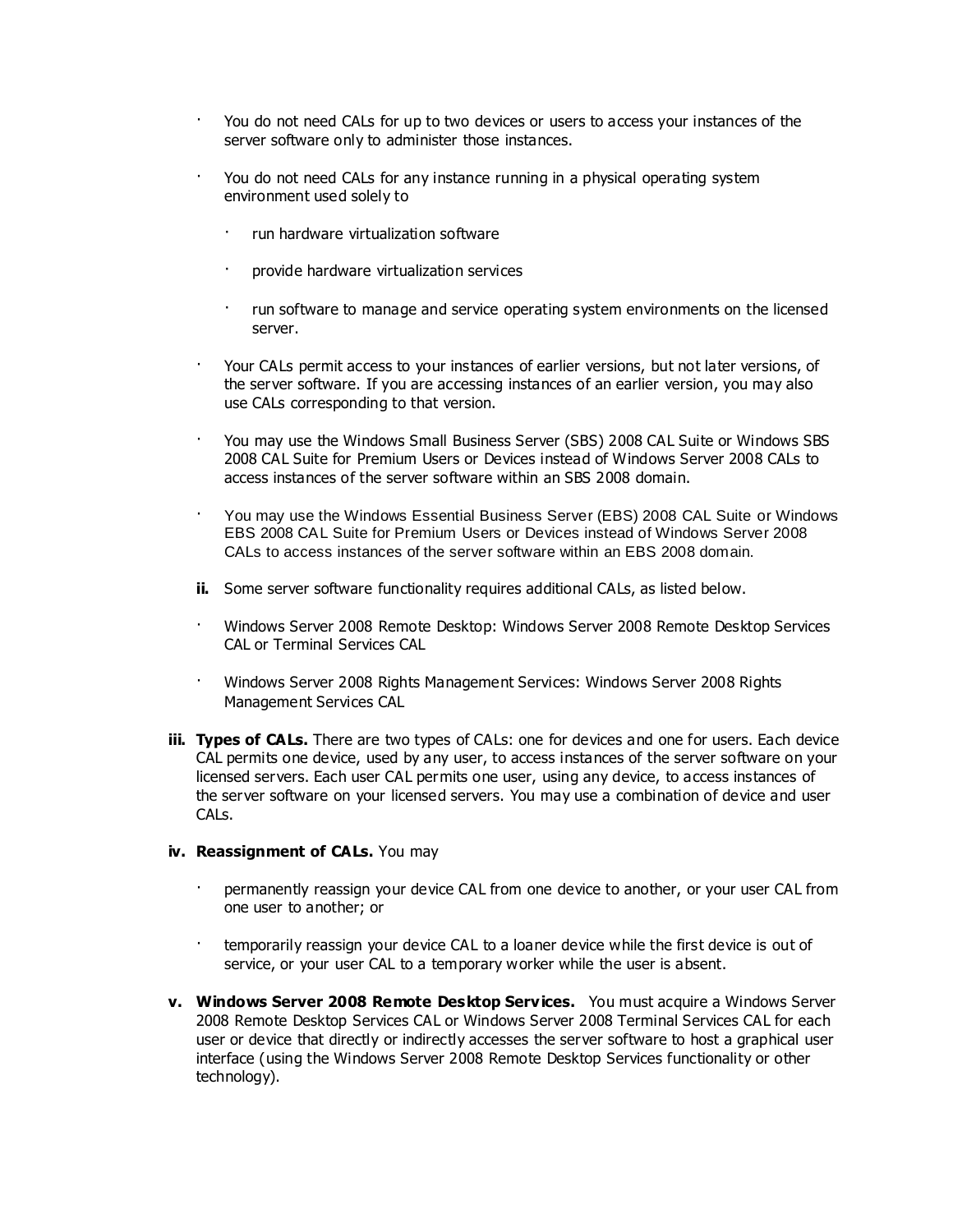- **vi. Windows Server 2008 Rights Management Services CALs.** In addition to needing a Windows Server 2008 CAL, you need a Windows Server 2008 Rights Management Services CAL for each user or device that directly or indirectly accesses the Windows Server 2008 Rights Management Services functionality.
- **vii.** The server software can be used in either "per device or per user" mode or "per server" mode. In "per device or per user" mode, you need a Windows Server 2008 CAL for each device or user that directly or indirectly accesses instances of the server software on your licensed servers. In "per server" mode, you need and must dedicate exclusively to an instance of the server software as many Windows Server 2008 CALs as the greatest number of devices and users that may directly or indirectly access that instance at the same time. You may change the mode only one time, from "per server" to "per device or per user." If you do, you will retain the same number Windows Server 2008 CALS.
- **b. Multiplexing.** Hardware or software you use to
	- pool connections,
	- · reroute information,
	- · reduce the number of devices or users that directly access or use the software,
	- · reduce the number of devices or users the software directly manages,

(sometimes referred to as "multiplexing" or "pooling"), does not reduce the number of licenses of any type that you need.

- **c. Font Components.** While the software is running, you may use its fonts to display and print content. You may only
	- · embed fonts in content as permitted by the embedding restrictions in the fonts; and
	- temporarily download them to a printer or other output device to print content.
- **d. Icons, images and sounds.** While the software is running, you may use but not share its icons, images, sounds, and media. The sample images, sounds and media provided with the software are for your non-commercial use only.
- **e. No Separation of Server Software.** You may not separate the server software for use in more than one operating system environment under a single license, unless expressly permitted. This applies even if the operating system environments are on the same physical hardware system.
- **f. Additional Functionality.** Microsoft may provide additional functionality for the software. Other license terms and fees may apply.
- **4. MA NDA TORY ACTIVATION.** Activation associates the use of the software with a specific device. During activation, the software will send information about the software and the device to Microsoft. This information includes the version, language and product key of the software, the Internet protocol address of the device, and information derived from the hardware configuration of the device. For more information, see www.microsoft.com/piracy/mpa.aspx. By using the software, you consent to the transmission of this information. If properly licensed, you have the right to use the version of the software installed during the installation process up to the time permitted for activation. **Unless the software is activated, you have no right to use the software after the time permitted for activation.** This is to prevent its unlicensed use. **You are not permitted**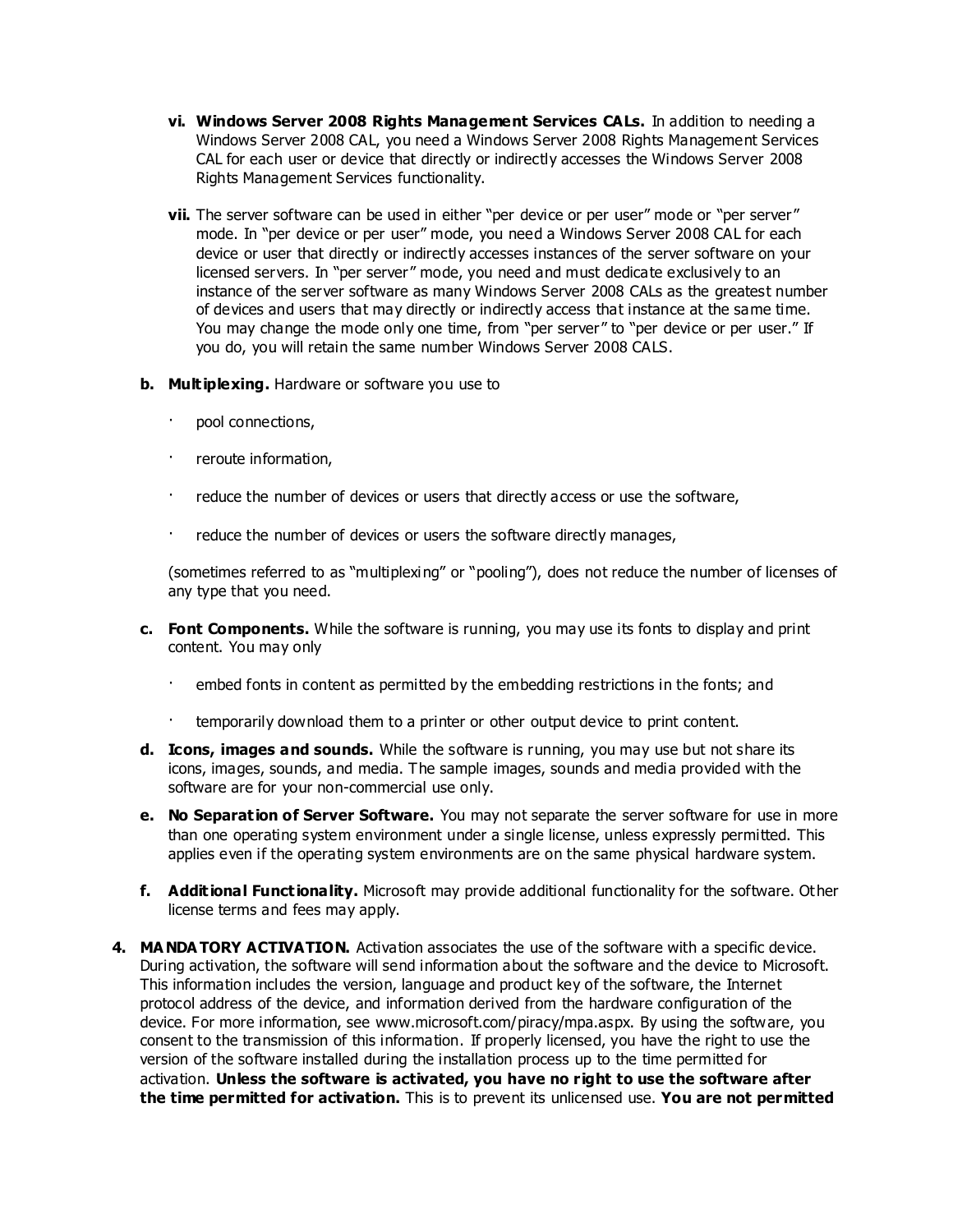**to bypass or circumvent activation.** If the device is connected to the Internet, the software may automatically connect to Microsoft for activation. You can also activate the software manually by Internet or telephone. If you do so, Internet and telephone service charges may apply. Some changes to your computer components or the software may require you to reactivate the software. **The software will remind you to activate it until you do.**

## **5. VALIDA TION.**

- **a.** If the manufacturer or installer activated the software for you, you may not be asked to activate the software when you first use it. The software will from time to time validate the software, update or require download of the validation feature of the software. Validation verifies that the software has been activated and is properly licensed. Validation also permits you to use certain features of the software or to obtain additional benefits. For more information, see go.microsoft.com/fwlink/?linkid=39157.
- **b.** During a validation check, the software will send information about the software and the device to Microsoft. This information includes the version and product key of the software, and the Internet protocol address of the device. Microsoft does not use the information to identify or contact you. By using the software, you consent to the transmission of this information. For more information about validation and what is sent during a validation check, see go.microsoft.com/fwlink/?linkid=69500.
- **c.** If, after a validation check, the software is found not to be properly licensed, the functionality of the software may be affected. For example, you may
	- · need to reactivate the software, or
	- · receive reminders to obtain a properly licensed copy of the software,

or you may not be able to

- · use or continue to use some of the features of the software, or
- obtain certain updates or upgrades from Microsoft.
- **d.** You may only obtain updates or upgrades for the software from Microsoft or authorized sources. For more information on obtaining updates from authorized sources see go.microsoft.com/fwlink/?linkid=69502.
- **6. POTENTIA LLY UNWA NTED SOFTWARE.** If turned on, Windows Defender will search your computer for "spyware," "adware" and other potentially unwanted software. If it finds potentially unwanted software, the software will ask you if you want to ignore, disable (quarantine) or remove it. Any potentially unwanted software rated "high" or "severe," will automatically be removed after scanning unless you change the default setting. Removing or disabling potentially unwanted software may result in
	- other software on your computer ceasing to work, or
	- your breaching a license to use other software on your computer.

By using this software, it is possible that you will also remove or disable software that is not potentially unwanted software.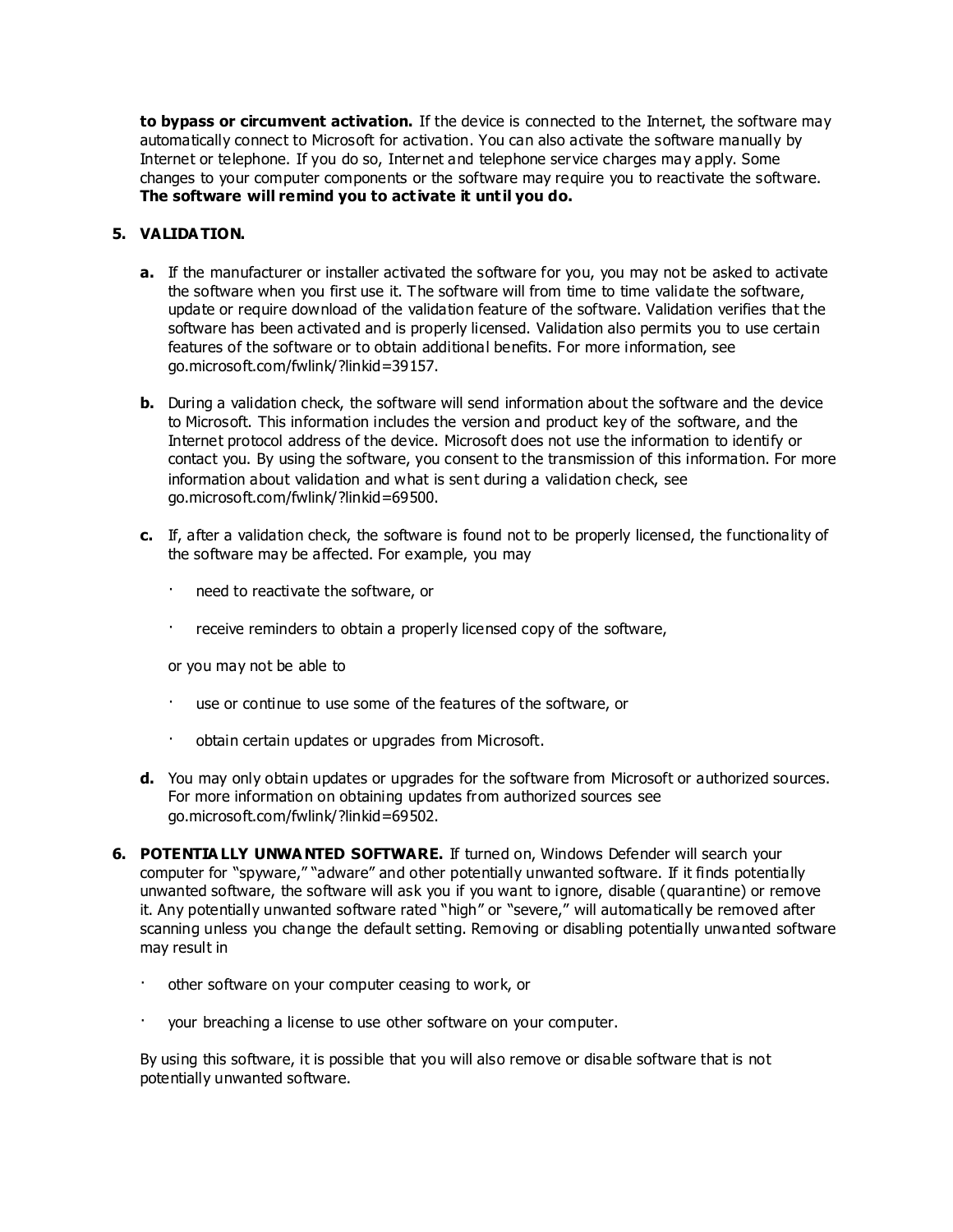- **7. INTERNET-BASED SERVICES.** Microsoft provides Internet-based services with the software. It may change or cancel them at any time.
	- **a. Consent for Internet-Based Services.** The software features described below and in the Windows Server Privacy Highlights connect to Microsoft or service provider computer systems over the Internet. In some cases, you will not receive a separate notice when they connect. You may switch off these features or not use them. For more information about these features, go to go.microsoft.com/fwlink/?linkid=101128. By using these features, you consent to the transmission of this information. Microsoft does not use the information to identify or contact you.

Computer Information. The following features use Internet protocols, which send to the appropriate systems computer information, such as your Internet protocol address, the type of operating system, browser and name and version of the software you are using, and the language code of the device where you run the software. Microsoft uses this information to make the Internet-based services available to you.

- · Plug and Play and Plug and Play Extensions. You may connect new hardware to your device, either directly or over a network. Your device may not have the drivers needed to communicate with that hardware. If so, the update feature of the software can obtain the correct driver from Microsoft and install it on your device. An administrator can disable this update feature.
- · Windows Update Feature. You may connect new hardware to the device where you run the software. Your device may not have the drivers needed to communicate with that hardware. If so, the update feature of the software can obtain the correct driver from Microsoft and run it on your device. You can switch off this update feature.
- · Web Content Features. Features in the software can retrieve related content from Microsoft and provide it to you. To provide the content, these features send to Microsoft the type of operating system, name and version of the software you are using, type of browser and language code of the device where you run the software. Examples of these features are clip art, templates, online training, online assistance and Appshelp. You may choose not to use these web content features.
- Digital Certificates. The software uses digital certificates. These digital certificates confirm the identity of Internet users sending X.509 standard encrypted information. They also can be used to digitally sign files and macros, to verify the integrity and origin of the file contents. The software retrieves certificates and updates certificate revocation lists. These security features operate only when you use the Internet.
- Auto Root Update. The Auto Root Update feature updates the list of trusted certificate authorities. You can switch off the Auto Root Update feature.
- · Windows Media Digital Rights Management. Content owners use Windows Media digital rights management technology (WMDRM) to protect their intellectual property, including copyrights. This software and third party software use WMDRM to play and copy WMDRM-protected content. If the software fails to protect the content, content owners may ask Microsoft to revoke the software's ability to use WMDRM to play or copy protected content. Revocation does not affect other content. When you download licenses for protected content, you agree that Microsoft may include a revocation list with the licenses. Content owners may require you to upgrade WMDRM to access their content. Microsoft software that includes WMDRM will ask for your consent prior to the upgrade. If you decline an upgrade,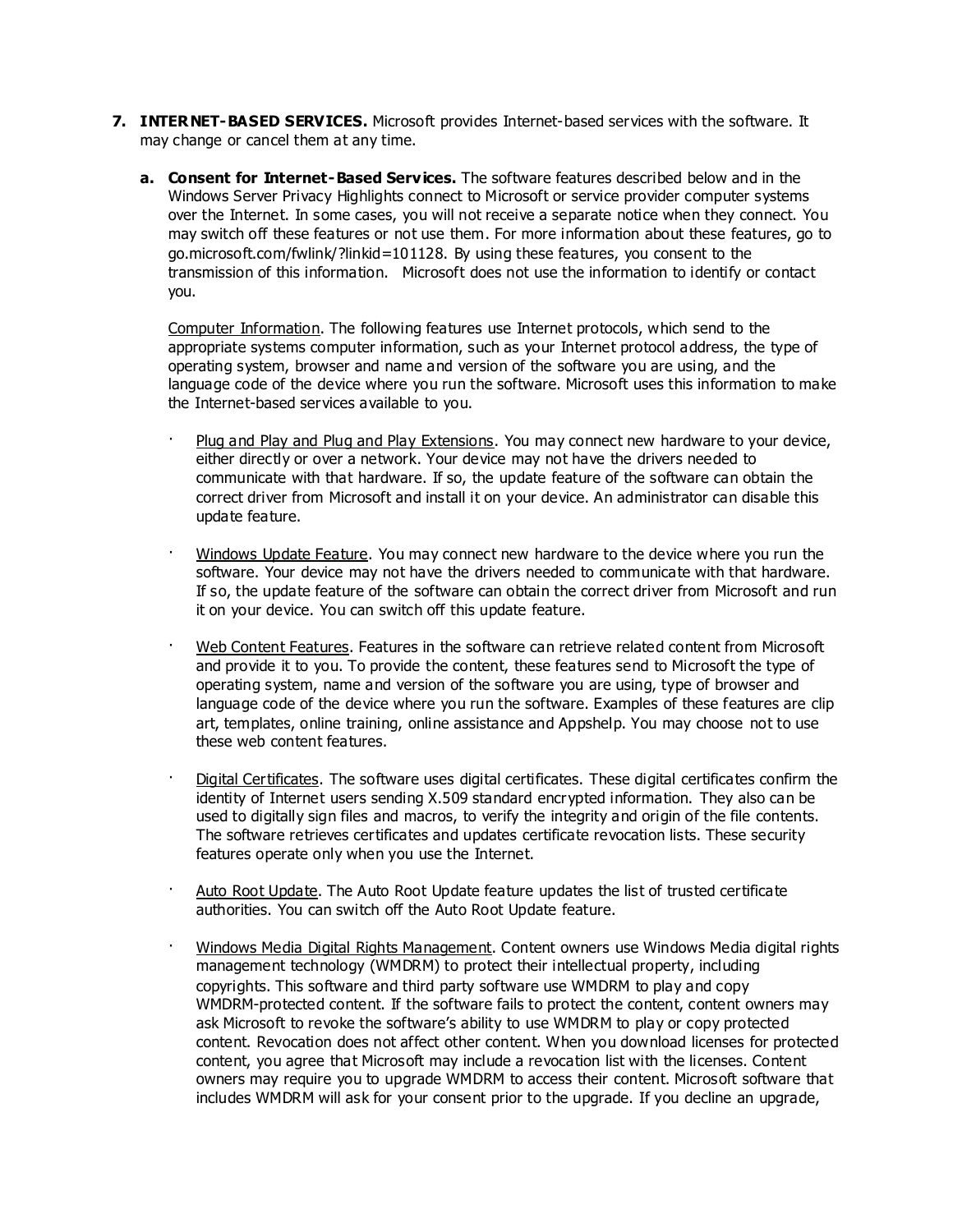you will not be able to access content that requires the upgrade. You may switch off WMDRM features that access the Internet. When these features are off, you can still play content for which you have a valid license.

- · Windows Media Player. When you use Windows Media Player, it checks with Microsoft for
- compatible online music services in your region;
- new versions of the player; and
- codecs if your device does not have the correct ones for playing content.

You can switch off this last feature. For more information, go to www.microsoft.com/windows/windowsmedia/player/11/privacy.aspx.

- Malicious Software Removal. During setup, if you select "Get important updates for installation", the software may check and remove certain malware from your device. "Malware" is malicious software. If the software runs, it will remove the Malware listed and updated at [http://www.support.microsoft.com/?kbid=890830.](http://www.support.microsoft.com/?kbid=890830) During a Malware check, a report will be sent to Microsoft with specific information about Malware detected, errors, and other information about your device. This information is used to improve the software and other Microsoft products and services. No information included in these reports will be used to identify or contact you. You may disable the software's reporting functionality by following the instructions found at [http://www.support.microsoft.com/?kbid=890830.](http://www.support.microsoft.com/?kbid=890830) For more information, read the Windows Malicious Software Removal Tool privacy statement at [http://go.microsoft.com/fwlink/?LinkId=113995.](http://go.microsoft.com/fwlink/?LinkId=113995)
- · Network Awareness. This feature determines whether a system is connected to a network by either passive monitoring of network traffic or active DNS or HTTP queries. The query only transfers standard TCP/IP or DNS information for routing purposes. You can switch off the active query feature through a registry setting.
- · Windows Time Service. This service synchronizes with time.windows.com once a week to provide your computer with the correct time. You can turn this feature off or choose your preferred time source within the Date and Time Control Panel applet. The connection uses standard NTP protocol.
- IPv6 Network Address Translation (NAT) Traversal service (Teredo). This feature helps existing home Internet gateway devices transition to IPv6. IPv6 is a next generation Internet protocol. It helps enable end-to-end connectivity often needed by peer-to-peer applications. To do so, each time you start up the software the Teredo client service will attempt to locate a public Teredo Internet service. It does so by sending a query over the Internet. This query only transfers standard Domain Name Service information to determine if your computer is connected to the Internet and can locate a public Teredo service. If you
	- use an application that needs IPv6 connectivity or
	- · configure your firewall to always enable IPv6 connectivity

by default standard Internet Protocol information will be sent to the Teredo service at Microsoft at regular intervals. No other information is sent to Microsoft. You can change this default to use non-Microsoft servers. You can also switch off this feature using a command line utility named "netsh".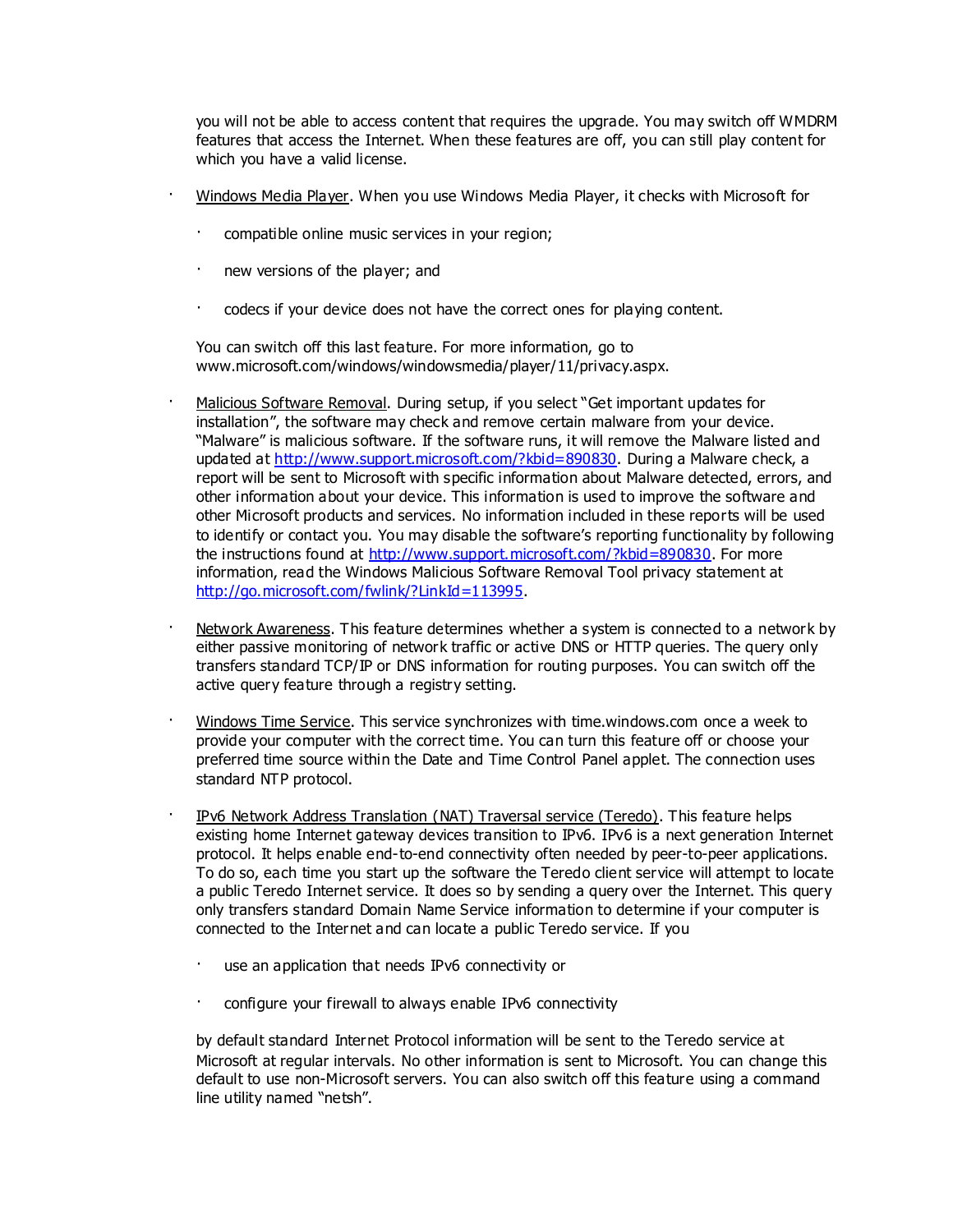- · Windows Rights Management Services. The software contains a feature that allows you to create content that cannot be printed, copied or sent to others without your permission. For more information, go to www.microsoft.com/rms. You may choose not to use this feature.
- Accelerators. When you use click on or move your mouse over an Accelerator, the title and full web address or URL of the current webpage, as well as standard computer information, and any content you have selected, might be sent to the service provider. If you use an Accelerator provided by Microsoft, the information sent is subject to the Microsoft Online Privacy Statement, which is available at go.microsoft.com/fwlink/?linkid=31493. If you use an Accelerator provided by a third party, use of the information sent will be subject to the third party's privacy practices.
- Search Suggestions Service. When you type a search query in Internet Explorer by using the Instant Search box or by typing a question mark (?) before your search term in the Address bar, you will see search suggestions as you type (if supported by your search provider). Everything you type in the Instant Search box or in the Address bar when preceded by a question mark (?) is sent to your search provider as you type it. In addition, when you press Enter or click the Search button, all the text that is in the search box or Address bar is sent to the search provider. If you use a Microsoft search provider, the information you send is subject to the Microsoft Online Privacy Statement, which is available at go.microsoft.com/fwlink/?linkid=31493. If you use a third-party search provider, use of the information sent will be subject to the third party's privacy practices. You can turn search suggestions off at any time in Internet Explorer by using Manage Add-ons under the Tools button. For more information about the search suggestions service, see go.microsoft.com/fwlink/?linkid=128106.
- **b. Use of Information.** Microsoft may use the computer information, Accelerator information, search suggestions information, and Malware reports to improve our software and services. We may also share it with others, such as hardware and software vendors. They may use the information to improve how their products run with Microsoft software.
- **c. Misuse of Internet-based Services.** You may not use these services in any way that could harm them or impair anyone else's use of them. You may not use the services to try to gain unauthorized access to any service, data, account or network by any means.
- **8. DATA STORA GE TECHNOLOGY.** The server software includes data storage technology called Windows Internal Database. Components of the server software use this technology to store data. You may not otherwise use or access this technology under this agreement.
- **9. MICROSOFT .NET BENCHMA RK TESTING.** The software includes one or more components of the .NET Framework (".NET Components"). You may conduct internal benchmark testing of those components. You may disclose the results of any benchmark test of those components, provided that you comply with the conditions set forth at go.microsoft.com/fwlink/?LinkID=66406. Notwithstanding any other agreement you may have with Microsoft, if you disclose such benchmark test results, Microsoft shall have the right to disclose the results of benchmark tests it conducts of your products that compete with the applicable .NET Component, provided it complies with the same conditions set forth at go.microsoft.com/fwlink/?LinkID=66406.
- **10. SCOPE OF LICENSE.** The software is licensed, not sold. This agreement only gives you some rights to use the software. The manufacturer or installer and Microsoft reserve all other rights. Unless applicable law gives you more rights despite this limitation, you may use the software only as expressly permitted in this agreement. In doing so, you must comply with any technical limitations in the software that only allow you to use it in certain ways. For more information, see the software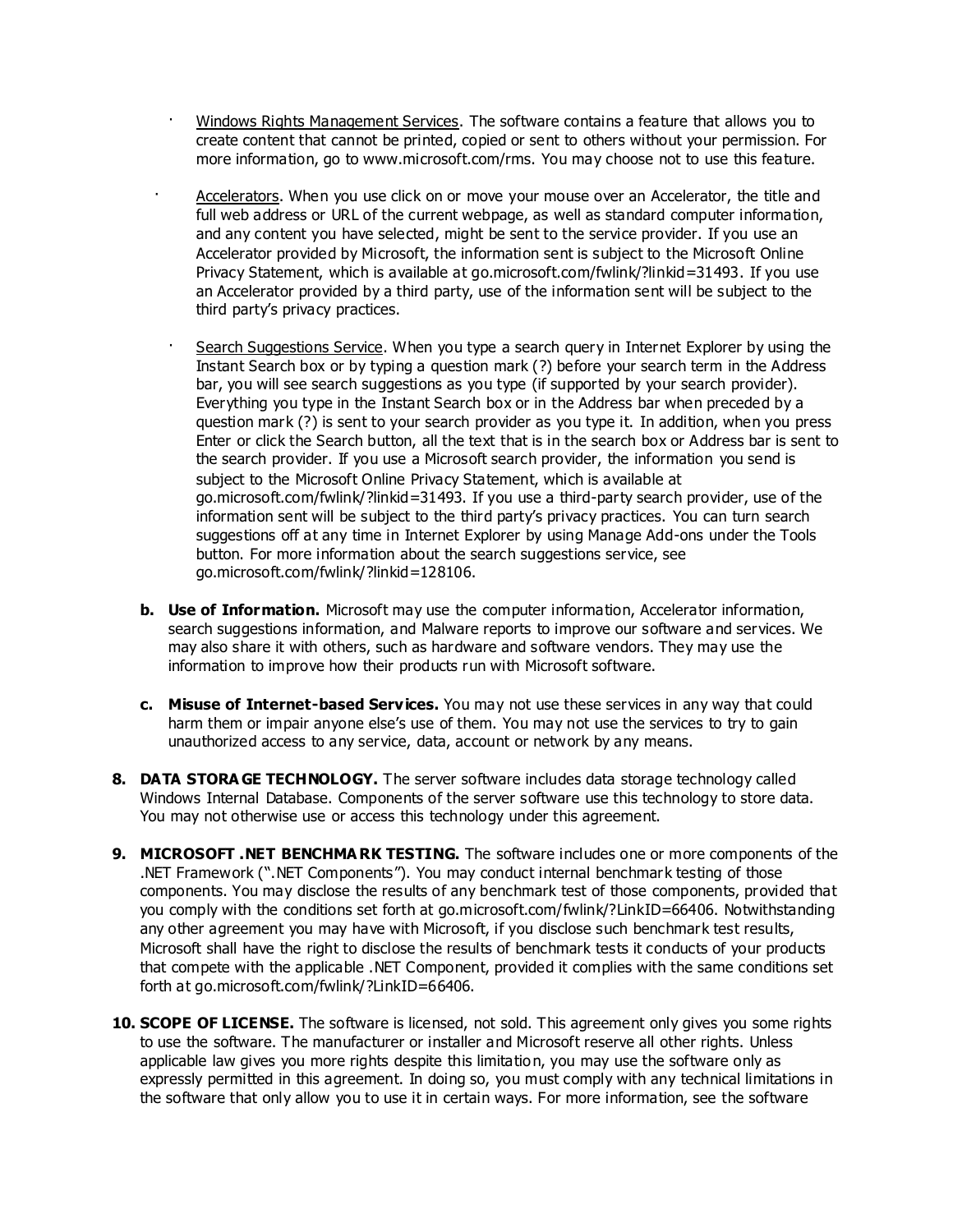documentation. You may not

- work around any technical limitations in the software;
- reverse engineer, decompile or disassemble the software, except and only to the extent that applicable law expressly permits, despite this limitation;
- use the software's files and components within another operating system or application running on another operating system;
- · make more copies of the software than specified in this agreement or allowed by applicable law, despite this limitation;
- publish the software for others to copy;
- rent, lease or lend the software; or
- use the software for commercial software hosting services.

Rights to access the software on any device do not give you any right to implement Microsoft patents or other Microsoft intellectual property in software or devices that access that device.

- **11. ALTERNA TIVE VERSIONS.** The software may include more than one version, such as 32-bit and 64-bit. For each instance of the software that you are permitted to create, store and run, you may use either version.
- **12. BACKUP COPY.** You may make one backup copy of the software media. You may use it only to create instances of the software.
- 13. DOCUMENTA TION. Any person that has valid access to your computer or internal network may copy and use the documentation for your internal, reference purposes.
- **14. NOT FOR RESALE SOFTWA RE.** You may not sell software marked as "NFR" or "Not for Resale."
- **15. ACADEMIC EDITION SOFTWA RE.** You must be a "Qualified Educational User" to use software marked as "Academic Edition" or "AE." If you do not know whether you are a Qualified Educational User, visit www.microsoft.com/education or contact the Microsoft affiliate serving your country.
- **16. DOWNGRA DE.** Instead of creating, storing, and using the software, for each permitted instance you may create, store, and use an earlier version. You must obtain the earlier version separately. This agreement applies to your use of the earlier version. If the earlier version includes different components, any terms for those components in the agreement that comes with the earlier version apply to your use of them. Neither the manufacturer or installer, nor Microsoft is obligated to supply or support earlier versions. At any time, you may replace an earlier version with this version of the software.
- **17. PROOF OF LICENSE.** If you acquired the software on the server, or on a disc or other media, a genuine Certificate of Authenticity label with a genuine copy of the software identifies licensed software. To be valid, this label must be affixed to the ser ver or appear on the manufacturer's or installer's software packaging. If you receive the label separately, it is invalid. You should keep the label on the server or packaging to prove that you are licensed to use the software. To identify genuine Microsoft software, see www.howtotell.com.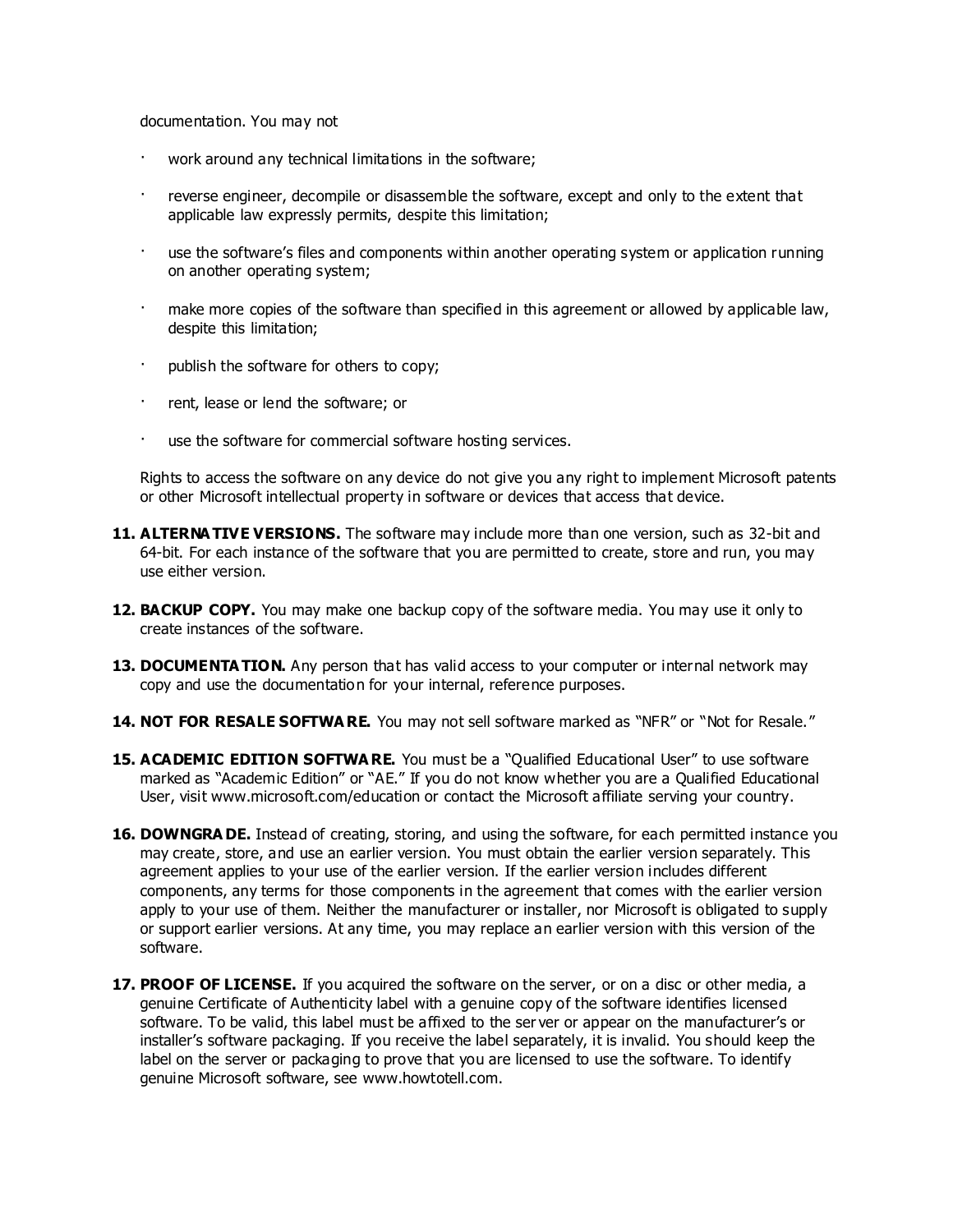- **18. TRA NSFER TO A THIRD PARTY.** You may transfer the software only with the licensed server, the Certificate of Authenticity label, this agreement, and CALs, directly to a third party. Before any permitted transfer, the other party must agree that this agreement applies to the transfer and use of the software. You may not retain any instances of the software unless you also retain another license for the software.
- **19. NOTICE ABOUT THE MPEG-4 VISUA L STA NDA RD.** This software includes MPEG-4 visual decoding technology. This technology is a format for data compression of video information. MPEG LA, L.L.C. requires this notice:

USE OF THIS PRODUCT IN ANY MANNER THAT COMPLIES WITH THE MPEG 4 VISUAL STANDARD IS PROHIBITED, EXCEPT FOR USE DIRECTLY RELATED TO (A) DATA OR INFORMATION (i) GENERATED BY AND OBTAINED WITHOUT CHARGE FROM A CONSUMER NOT THEREBY ENGAGED IN A BUSINESS ENTERPRISE, AND (ii) FOR PERSONAL USE ONLY; AND (B) OTHER USES SPECIFICALLY AND SEPARATELY LICENSED BY MPEG LA, L.L.C.

If you have questions about the MPEG-4 visual standard, please contact MPEG LA, L.L.C., 250 Steele Street, Suite 300, Denver, Colorado 80206; www.mpegla.com.

**20. NOTICE ABOUT THE VC-1 VISUA L STA NDA RD.** This software may include VC-1 visual decoding technology. MPEG LA, L.L.C. requires this notice:

THIS PRODUCT IS LICENSED UNDER THE VC-1 PATENT PORTFOLIO LICENSES FOR THE PERSONAL AND NON-COMMERCIAL USE OF A CONSUMER TO (A) ENCODE VIDEO IN COMPLIANCE WITH THE VC-1 STANDARD ("VC-1 VIDEO") OR (B) DECODE VC-1 VIDEO THAT WAS ENCODED BY A CONSUMER ENGAGED IN A PERSONAL AND NON-COMMERCIAL ACTIVITY AND/OR WAS OBTAINED FROM A VIDEO PROVIDER LICENSED TO PROVIDE VC-1 VIDEO. NO LICENSE IS GRANTED OR SHALL BE IMPLIED FOR ANY OTHER USE.

If you have questions about the VC-1 visual standard, please contact MPEG LA, L.L.C., 250 Steele Street, Suite 300, Denver, Colorado 80206; www.mpegla.com.

- **21. EXPORT RESTRICTIONS.** The software is subject to United States export laws and regulations. You must comply with all domestic and international export laws and regulations that apply to the software. These laws include restrictions on destinations, end users and end use. For additional information, see www.microsoft.com/exporting.
- **22. SUPPORT SERVICES.** For the software generally, contact the manufacturer or installer for support options. Refer to the support number provided with the software. For updates and supplements obtained directly from Microsoft, Microsoft provides support services for the software as described at www.support.microsoft.com/common/international.aspx.
- **23. ENTIRE A GREEMENT.** This agreement (including the warranty below), and the terms for supplements, updates, Internet-based services and support services that you use, are the entire agreement for the software and support services.

#### **24. APPLICA BLE LAW.**

**a. United States.** If you acquired the software in the United States, Washington state law governs the interpretation of this agreement and applies to claims for breach of it, regardless of conflict of laws principles. The laws of the state where you live govern all other claims, including claims under state consumer protection laws, unfair competition laws, and in tort.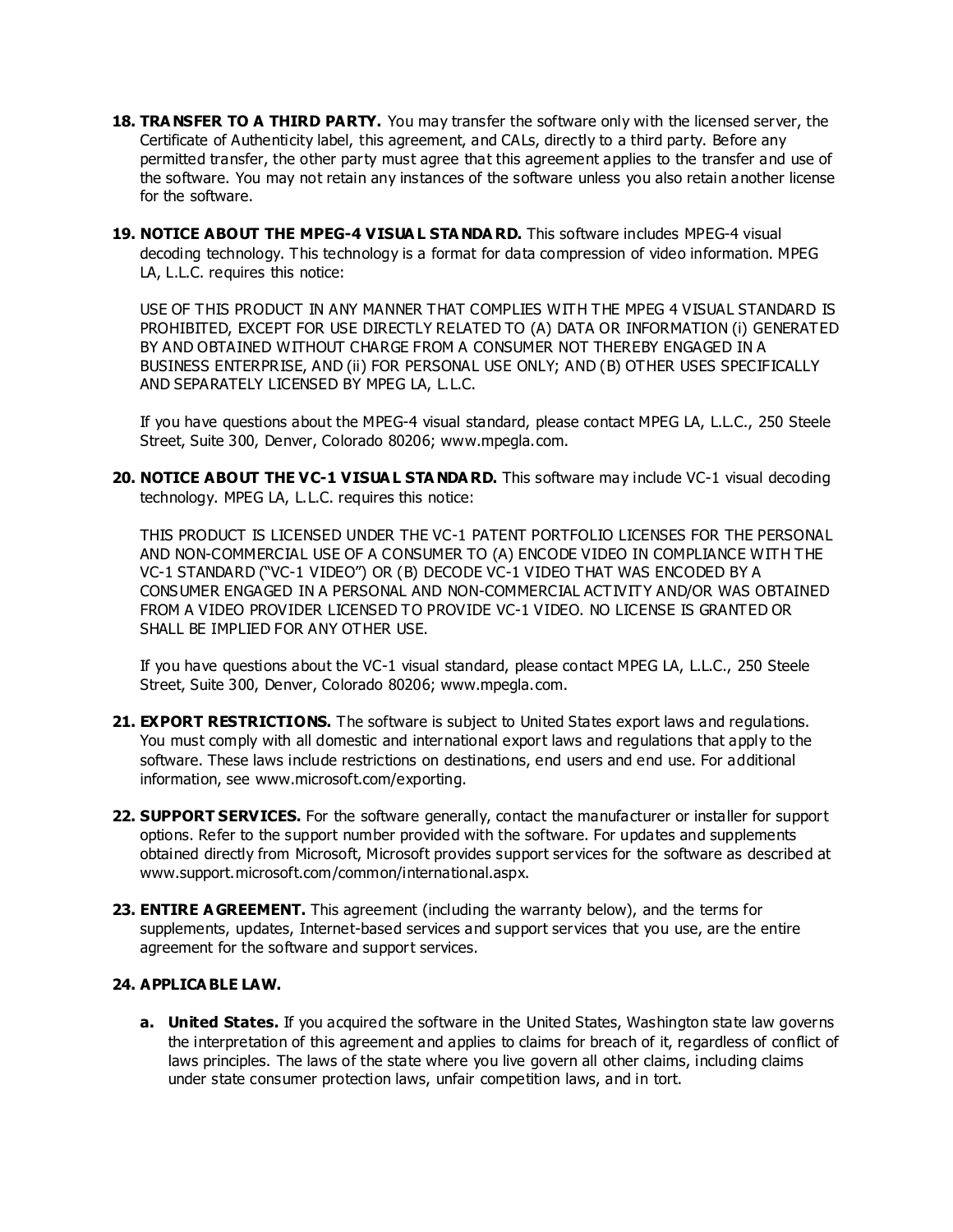- **b. Outside the United States.** If you acquired the software in any other country, the laws of that country apply.
- **25. LEGA L EFFECT.** This agreement describes certain legal rights. You may have other rights under the laws of your state or country. You may also have rights with respect to the party from whom you acquired the software. This agreement does not change your rights under the laws of your state or country if the laws of your state or country do not permit it to do so.

#### **26. LIMITA TION ON A ND EXCLUSION OF DAMA GES. Except for any refund the manufacturer or installer may provide, you cannot recover any other damages, including consequential, lost profits, special, indirect or incidental damages.**

This limitation applies to

- anything related to the software, services, content (including code) on third party Internet sites, or third party programs; and
- · claims for breach of contract, breach of warranty, guarantee or condition, strict liability, negligence, or other tort to the extent permitted by applicable law.

It also applies even if

- · repair, replacement or a refund for the software does not fully compensate you for any losses; or
- the manufacturer or installer, or Microsoft knew or should have known about the possibility of the damages.

Some states do not allow the exclusion or limitation of incidental or consequential damages, so the above limitation or exclusion may not apply to you. They also may not apply to you because your country may not allow the exclusion or limitation of incidental, consequential or other damages.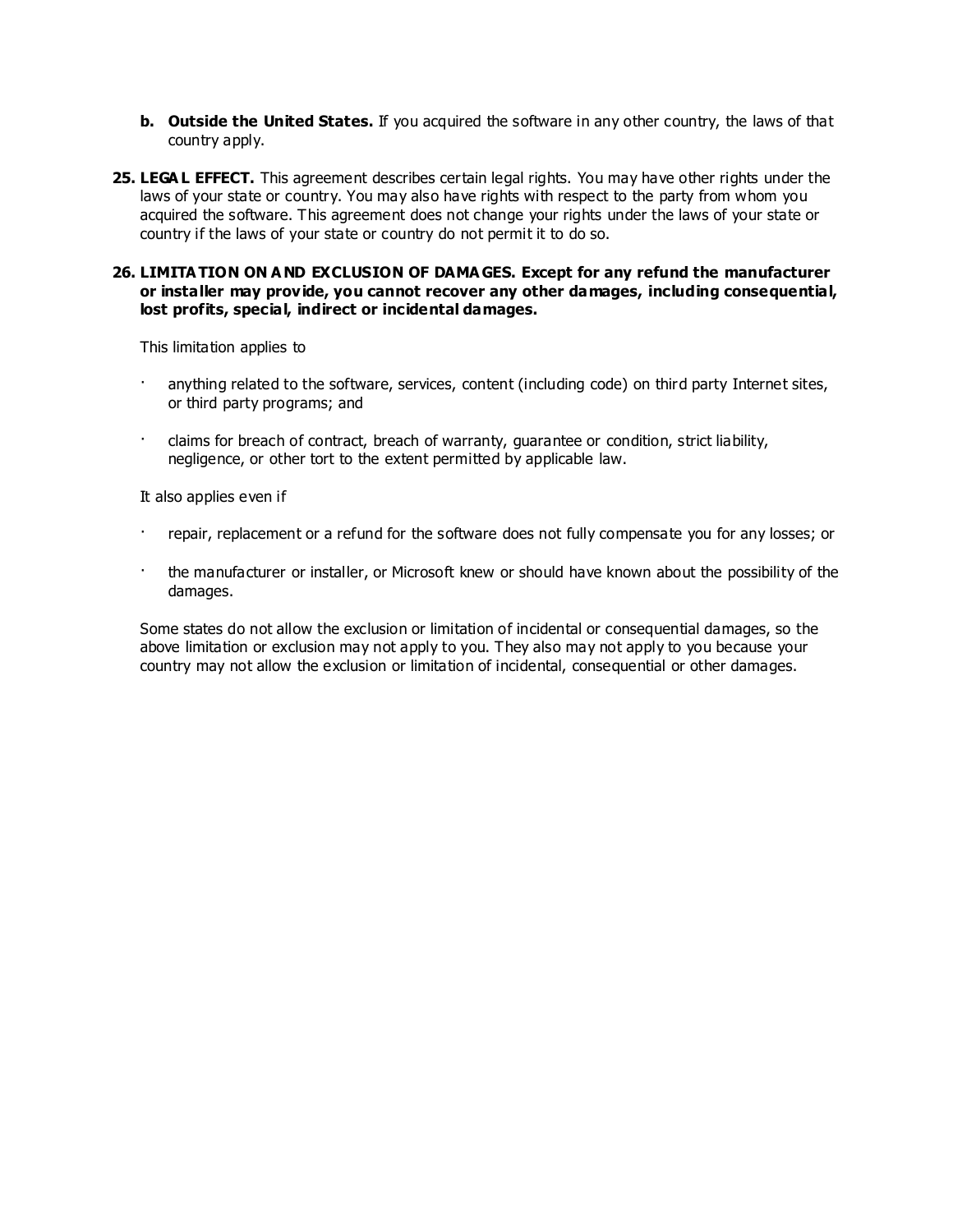#### **\*\*\*\*\*\*\*\*\*\*\*\*\*\*\*\*\*\*\*\*\*\*\*\*\*\*\*\*\*\*\*\*\*\*\*\*\*\*\*\*\*\*\*\*\*\*\*\*\*\*\*\*\*\*\*\*\*\*\*\*\*\*\*\*\*\*\*\*\*\*\*\*\* \*\*\*\*\*\*\*\*\***

# **LIMITED WARRA NTY**

- **A. LIMITED WARRA NTY.** If you follow the instructions, the software will perform substantially as described in the Microsoft materials that you receive in or with the software.
- **B. TERM OF WARRA NTY; WARRA NTY RECIPIENT; LENGTH OF A NY IMPLIED WARRA NTIES. The limited warranty covers the software for 90 days after acquired by the first user. If you receive supplements, updates, or replacement software during those 90 days, they will be covered for the remainder of the warranty or 30 days, whichever is longer.** If you transfer the software, the remainder of the warranty will apply to the recipient.

**To the extent permitted by law, any implied warranties, guarantees or conditions last only during the term of the limited warranty.** Some states do not allow limitations on how long an implied warranty lasts, so these limitations may not apply to you. They also mi ght not apply to you because some countries may not allow limitations on how long an implied warranty, guarantee or condition lasts.

- **C. EXCLUSIONS FROM WARRA NTY.** This warranty does not cover problems caused by your acts (or failures to act), the acts of others, or events beyond the reasonable control of the manufacturer or installer, or Microsoft.
- **D. REMEDY FOR BREA CH OF WARRA NTY. The manufacturer or installer will, at its election, either (i) repair or replace the software at no charge, or (ii) accept return of the product(s) for a refund of the amount paid, if any. The manufacturer or installer may also repair or replace supplements, updates and replacement software or provide a refund of the amount you paid for them, if any. Contact the manufacturer or installer about its policy. These are your only remedies for breach of the limited warranty.**
- **E. CONSUMER RIGHTS NOT A FFECTED. You may have additional consumer rights under your local laws, which this agreement cannot change.**
- **F. WARRA NTY PROCEDURES.** Contact the manufacturer or installer to find out how to obtain warranty service for the software. For a refund, you must comply with the manufacturer's or installer's return policies.
- **G. NO OTHER WARRA NTIES. The limited warranty is the only direct warranty from the manufacturer or installer, or Microsoft. The manufacturer, or installer and Microsoft give no other express warranties, guarantees or conditions. Where allowed by your local laws, the manufacturer or installer and Microsoft exclude implied warranties of merchantability, fitness for a particular purpose and non-infringement.** If your local laws give you any implied warranties, guarantees or conditions, despite this exclusion, your remedies are described in the Remedy for Breach of Warranty clause above, to the extent permitted by your local laws.
- **H. LIMITA TION ON A ND EXCLUSION OF DAMA GES FOR BREACH OF WARRA NTY. The Limitation on and Exclusion of Damages clause above applies to breaches of this limited warranty.**

**This warranty gives you specific legal rights, and you may also have other rights which vary from state to state. You may also have other rights which vary from country to country.**